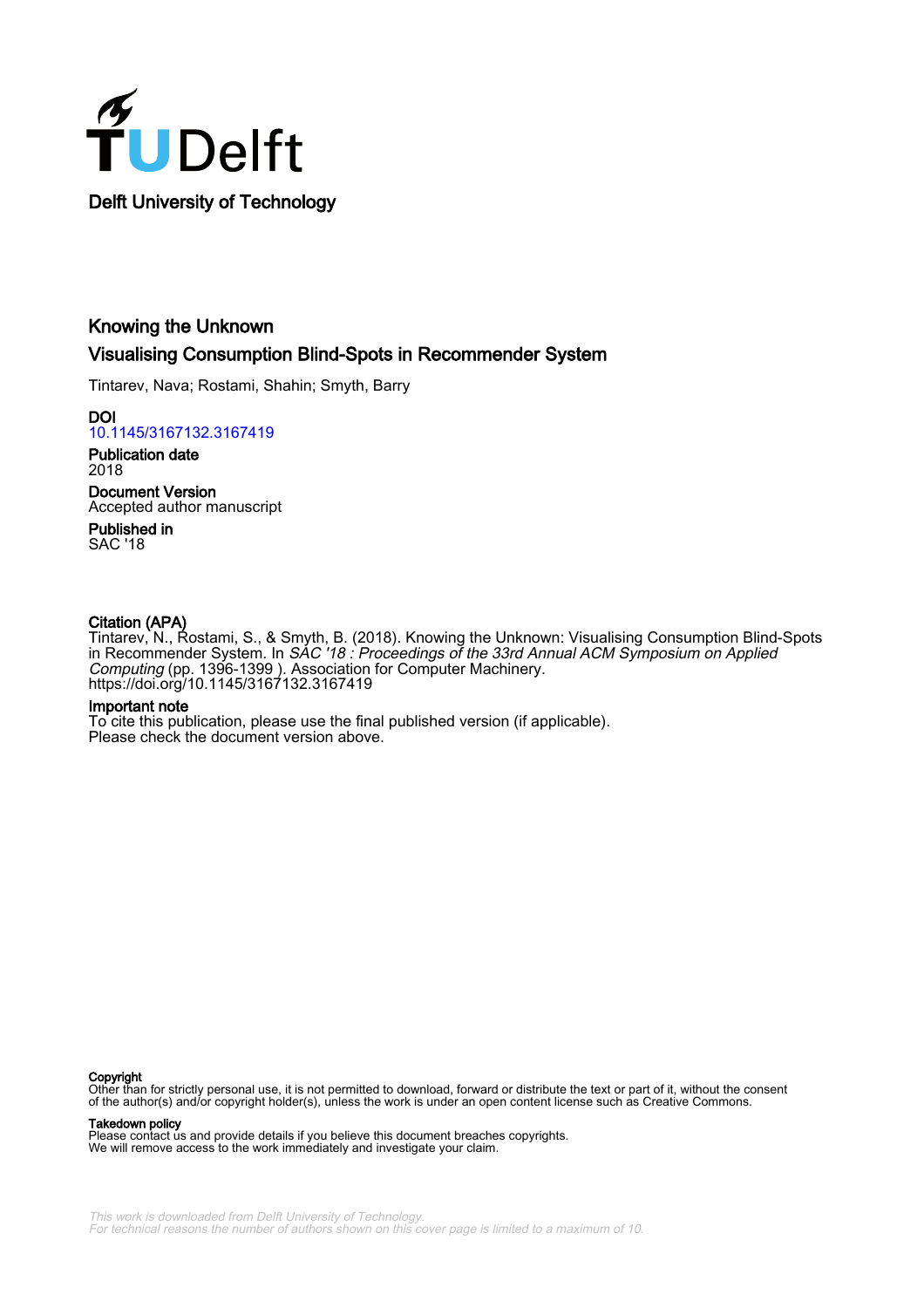# Knowing the Unknown: Visualising Consumption Blind-Spots in Recommender Systems

Nava Tintarev Delft University of Technology n.tintarev@tudelft.nl

Shahin Rostami Bournemouth University srostami@bournemouth.ac.uk

Barry Smyth Insight Centre for Data Analytics, University College Dublin barry.smyth@insight-centre.org

## ABSTRACT

In this paper we consider how to help users to better understand their consumption profiles by examining two approaches to visualising user profiles – chord diagrams, and bar charts – aimed at revealing to users those regions of the recommendation space that are unknown to them, i.e. blind-spots. Both visualisations do this by connecting profile preferences with a filtered recommendation space. We compare and contrast the two visualisations in a live user study ( $n = 70$ ). The results suggest that, although users can understand both visualisations, chord diagrams are particularly effective in helping users to identify blind-spots, while simpler bar charts are better for conveying what was already known in a profile. Evaluating the understandability of blind-spot visualizations is a first step toward using visual explanations to help address a criticism of recommender systems: that personalising information creates filter bubbles.

## CCS CONCEPTS

•Information systems→Decision support systems;• Humancentered computing  $\rightarrow$  Human computer interaction (HCI);

## **KEYWORDS**

Visualisation, Recommender Systems, Filter Bubble, Chord Diagram

#### ACM Reference format:

Nava Tintarev, Shahin Rostami, and Barry Smyth. 2019. Knowing the Unknown: Visualising Consumption Blind-Spots in Recommender Systems. In Proceedings of ACM Conference, Washington, DC, USA, July 2017 (Conference'17), [4](#page-4-0) pages.

<https://doi.org/10.1145/nnnnnnn.nnnnnnn>

## 1 INTRODUCTION

Recommender systems learn about our preferences to automatically filter content, news, updates, and notifications. While this can help us to cope with the information overload problem, over time, using recommender systems can decrease the diversity of content that we consume [\[10\]](#page-4-1), limiting our exposure to some novel content and views and opinions contrary to our own. This can lead to so called 'filter bubbles' [\[1,](#page-4-2) [4\]](#page-4-3) which can polarise perspectives and constrain opinion forming. Flaxman et al. found evidence that recent technological changes both increase and decrease various aspects of polarisation [\[5\]](#page-4-4). This suggests that there may be design choices for recommender systems that could decrease polarisation.

We propose a novel approach for recognising 'blind-spots' in user profiles, – regions of the preference-space that are underrepresented – and describe techniques for revealing these blindspots to users, to encourage them to further explore the recommendation space. We present a user-centred study to assess the understandability of a novel chord diagram in comparison to a bar chart. The latter is simpler, but does not convey exactly the same information as the former; it does not show relationships between genres, or how a user's blind-spots relate to those of the general population of users, for genres they have seen. In this sense, our study addresses the question of whether the additional complexity of the visualisation can supply any benefit.

#### 2 RELATED WORK

One approach to cope with filter bubbles is to help users to better understand the recommendation space, by informing them about the compromises that are inherent in any set of recommendations, relative to a wider set of items. In this regard, the work of [\[9\]](#page-4-5) is pertinent, showing how visualisation could increase user awareness of the filter bubble, understandability of the filtering mechanism, and a user's sense of control over their data stream. In another study users were able to control which people in their immediate and extended network contributed to their information feed on Twitter, and the findings suggest that the interface increased users' sense of transparency and control [\[8\]](#page-4-6).

This work addresses the issue of filter bubbles by helping users understand not only  $why$  a recommendation was made, but also convey the limits of this recommendation. Previous work on answering the why question has led to considerable recent research on explaining recommendations (e.g., [\[3,](#page-4-7) [8,](#page-4-6) [11\]](#page-4-8)), but the issue of framing the limits of a recommendation is relatively under-examined.

The novel contribution is thus going beyond conventional approaches to visualisation, which typically focus on the *presence* of information, e.g. the distributions of topics within a profile, rather than the absence of information. We pay particular attention to the latter by highlighting the gaps that exist in a user's profile.

#### 3 METHOD

In this section we describe the methods for visualising recommendation consumption habits. Our visualisations do not aim to explain individual items, but instead reveal important properties of the item space as a whole. This scales better than explanations for individual items in the full search space, and helps users make decisions about unseen items.

We select a method to represent not only a range of categories, but also the interactions between the categories (i.e. when movies belong to several genres). This affords us more flexibility in relation

Conference'17, July 2017, Washington, DC, USA 2019. ACM ISBN 978-x-xxxx-xxxx-x/YY/MM. . . \$15.00 <https://doi.org/10.1145/nnnnnnn.nnnnnnn>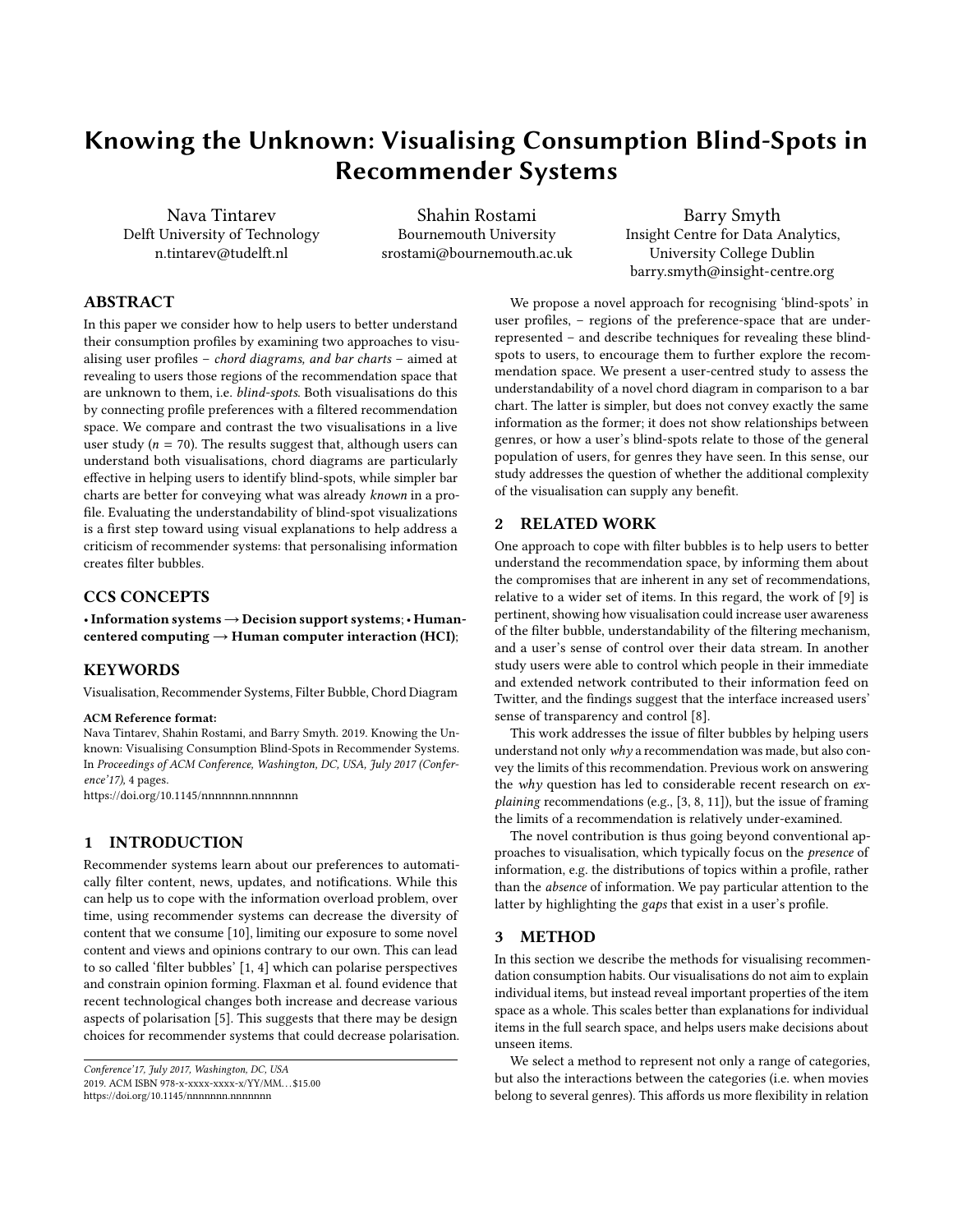to the user's latitude of acceptance, by leveraging a single genre that they are more familiar with. We chose visualisations that enable users to understand how individual consumption patterns compare to those of other users in the system. In the following sections, we describe the design choices and selected visualisation methods.

#### 3.1 Dataset & Algorithm

We used the 100K Movielens dataset [\[6\]](#page-4-9). It contains 100,000 ratings from just 943 users for 1,700 movies of the online movie recommender service MovieLens. All users selected had rated at least 20 movies, in this sense the movie selection was randomised by proxy. Each movie could belong to several genres, and any subset of eighteen genres.

We applied a simple association mining (frequent itemset) algorithm to identify the most common single genres, as well as common genre combinations. We used an implementation of the Equivalence Class Transformation ECLAT algorithm, using the R arules package, as described in [\[2\]](#page-4-10). This gave us a list of itemsets and their frequency as a support value.

## 3.2 Visualisations

Visualisations were created using the D3.js JavaScript visualisation library $^1$  $^1$ . A standard profile was generated for the full data-set (all users). The 100K data-set consists of 943 unique users (each with at least 20 ratings). The script could generate an image for any of the user profiles in the data-set. A two-toned grey visualisation was used to avoid confounding factors due to colour.

The minimal criteria for visualisation was that it could represent coverage, such as genre distribution. One additional criteria was that an item could span multiple dimensions, namely the multiple genres in movies. Another was that the user could compare their personal profile with a large user base. The main visualisation we used was a chord diagram, but we also compared this with a bar chart.

3.2.1 Visualisation 1: Chord Diagram. In a typical chord diagram (or radial network), entities are arranged radially as geometric chords with their relationships visualised by arcs connecting them together. The size of the connecting arc indicates the significance of relationships, and in this paper are determined by the support values. In cases where the item-set consisted of more than two genres, several bridges were drawn with the same width. Different arc colours can be used to differentiate between categories of data. Chord diagrams incorporate hierarchical edge bundling to reduce visual clutter, in combination with node re-ordering to reduce overlap of relationship indicators when node order is irrelevant. In contrast to the bar chart, these features make the chord diagram ideal for comparing relationships within a data-set.

Figure [1](#page-2-1) presents an example chord diagram, where a colourblind friendly palette has been used to indicate media consumption blind-spots (light grey) and the viewing history of a user (dark grey). From this diagram we can for example infer that the user: Has not watched any Horror movies; Has not watched any SciFi-Actions; Has watched Drama most.

3.2.2 Visualisation 2: Bar Chart. As a baseline we compared the chord diagram with a bar chart, because it was as close to a gold standard as possible, and was currently in use in the MovieLens system[2](#page-2-2) . It was also very similar to the most persuasive explanation interface of Herlocker et al. [\[7\]](#page-4-11).

Here the support value determines the length of the bar. Analogously to the chord diagram, item-sets with the same support value had bars of the same length. The bar chart does not convey exactly the same information however; it does not show relationships between genres, or show how a user's blind-spots relate to those of the general population of users for genres they have seen. In contrast, it is a much simpler interface and may be easier to interpret.

### **EVALUATION**

This section describes a user-centered evaluation with the proposed visualisations.

Hypotheses:

- (1) Participants will be able to answer questions about their genres correctly more often in the condition with the chord diagram than for the bar chart.
- (2) Participants will have higher confidence in their answers about the genre for the chord diagram compared to the bar chart.
- (3) Participants will be able to answer questions about their blind-spots correctly more often in the condition with the chord diagram than for the bar chart.
- (4) Participants will have higher confidence in their answers about the blind-spots for the chord diagram compared to the bar chart.



<span id="page-2-1"></span>Figure 1: Example chord diagram used in our study.

<span id="page-2-0"></span> $^1\rm{https://d3js.org/},$  retrieved August 2016

<span id="page-2-2"></span> $^2$ [https://movielens.org/,](https://movielens.org/) retrieved Dec. 2016. Users of the system retrieved their own profile by going into the "about your ratings" tab under "Your Activity".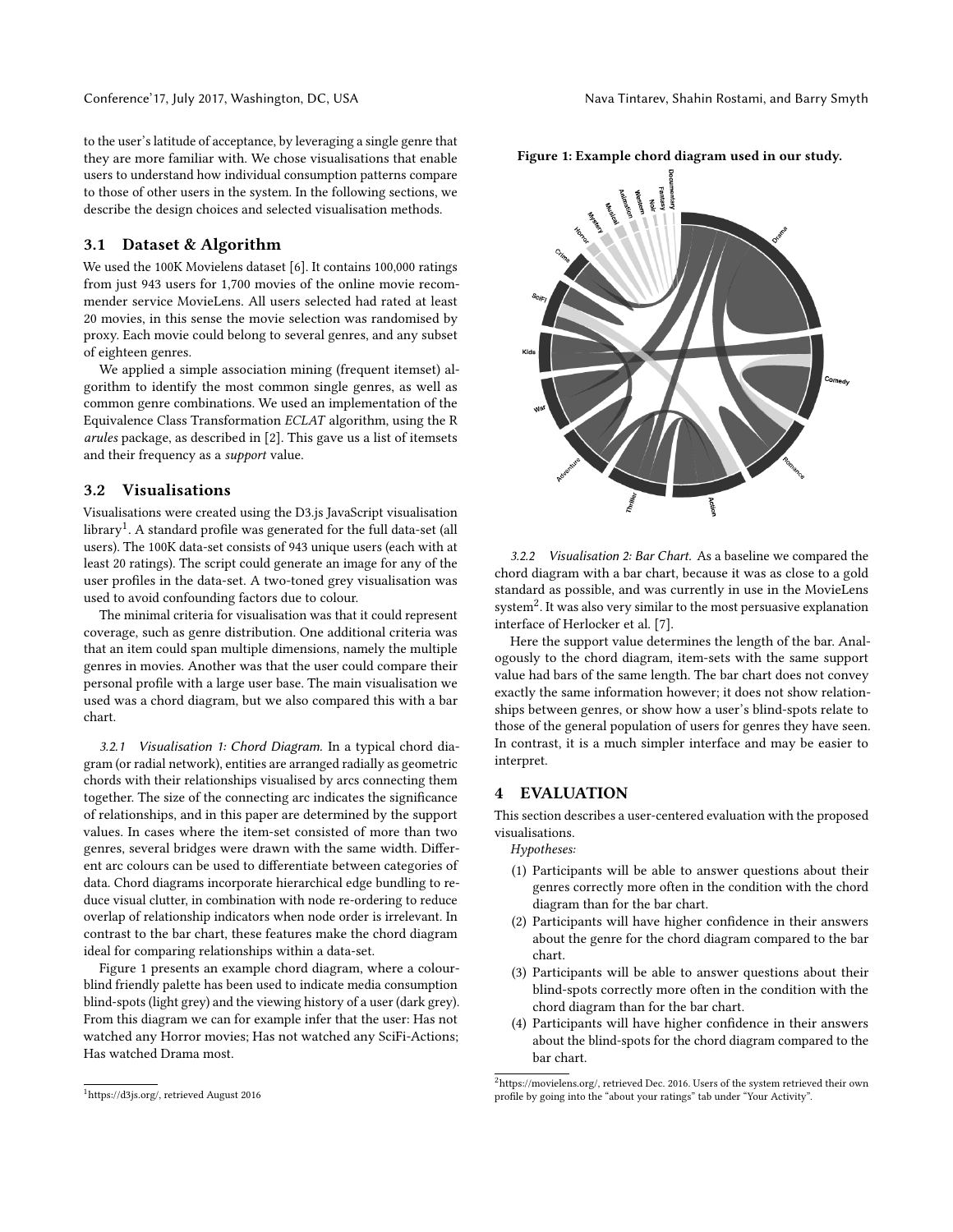Knowing the Unknown: Visualising Consumption Blind-Spots in Recommender Systems Conference'17, July 2017, Washington, DC, USA



Materials. The experiment consisted of 2 training trials, and 16 experimental trials. The training trials introduced the participants to both the chord diagram and the bar chart. The experimental stimuli were based on 8 profiles. The profiles were selected in two steps. In the first step we ensured diversity in the genres by identifying the most common combination of genres from the overall profile (all users in ML 100K), omitting single genres. In the second step we identified profiles that have blind-spots for exactly two genre combinations ('bridges'), and where at least one is from the list in the first step. This results in 8 (profiles)  $\times$  2 (chord/bar) = 16 trials (see external Appendix<sup>[3](#page-3-0)</sup>).

Procedure. In a pre-experiment questionnaire participants were asked about basic demographics and frequency of watching movies. Participants were then presented with two training trials in randomised order. These trials consisted of the same visualisations (both chord diagram and bar chart) and questions as the main experimental block. A facilitator was available to answer questions. Care was taken to clarify the visual encoding of unseen genres.

For each trial, participants were instructed to assume that the presented visualisation described their own movie consumption behaviour. They were then asked to:

- (1) Rank the 1st, 2nd most viewed genres, or combinations of genres. In each position, they could select as many of the 18 genres as they felt was correct. (Understandability1)
- (2) Supply their confidence of this ranking. (Confidence1)
- (3) Rank the 1st, 2nd largest blind-spots (not single genres, but combination of genres). As for Question 1, they could select as many of the 18 genres as they felt was correct. (Understandability2)
- (4) Supply their confidence of this ranking. (Confidence2)

In a within-subjects, repeated measures design, participants were shown two types of visualisation (chord diagram vs. bar chart). All participants saw both types of visualisation  $(x2)$ , and all of the trials (×8): 16 randomised trials each.

#### 5 RESULTS

Participants. 70 participants were recruited amongst psychology undergraduate students, who participated for course credits. These participants were predominantly female ( $n = 64$ ), and the average age was <sup>19</sup>.<sup>57</sup> (std=2.61). The majority of participants (59%) stated that they watched movies every week, and 29% said they watched movies at least once per month (4%, A few times a year; 8% Daily).

Understandability 1: Genres. When scoring a participant's selection for the genre they believed was in 1st place (most watched), 1 point was given for a correct answer, and half a point (0.5) was given when they specified the answer for the 2nd place (i.e. reversing the order of the 1st and 2nd place answers). Similarly, for 2nd place (second most watched) 1 point was given for a correct answer, and half a point (0.5) was given for specifying the correct answer for the 1st place. The sum for both the first and second place was normalised by the number of selections.

<span id="page-3-1"></span>Table 1: Participants' ability to understand the visualisations (1=max). Mean correct responses (std) on which genres are most popular according to the profile.

|           | Bar        | Chord      |
|-----------|------------|------------|
| 1st place | 0.93(0.19) | 0.85(0.25) |
| 2nd place | 0.77(0.36) | 0.59(0.42) |

Table [1](#page-3-1) summarises the means for the understandability scores of the two visualisations. The mean understanding is larger for the bar chart for both first and second place, than for the chord diagram. Both of these differences are statistically significant (1st: Kruskal-Wallis  $\chi^2(1) = 33.48$ , p < 0.001; 2nd:  $\chi^2(1) = 54.50$ , p < 0.001). Our result is in the opposite direction than predicted by Hypothesis 1. result is in the opposite direction than predicted by Hypothesis 1.

Table 2: Mean confidence (std) in response about blind-spots in a profile (std) (1=low, 7=high).

|     | Genre |                                                             | Blindspot |
|-----|-------|-------------------------------------------------------------|-----------|
| Bar | Chord | Bar                                                         | Chord     |
|     |       | 5.55 (1.58) 5.29 (1.35) $\parallel$ 4.50 (1.72) 5.29 (1.35) |           |

Confidence 1: Genres. We measured how confident participants were in their responses about the popularity of genres in their profile. The results are summarised in Table [3.](#page-4-12) Participants were more confident about their responses for the bar diagram, which is in line with the accuracy of responses of participants in this condition. The difference between the bar and chord conditions was statistically significant (Kruskal-Wallis  $\chi^2(1) = 13.31$ , p < 0.001).<br>Hypothesis 2 predicted that participants will have higher confi-Hypothesis 2 predicted that participants will have higher confidence about their answers about the genre for the chord diagram compared to the bar chart. The trend is significant in the reverse direction.

Understandability 2: Blind-Spots. Hypothesis 3 predicted that participants will be able to answer questions about their blind-spot combinations correctly more often in the condition with the chord diagram than for the bar chart. Participants were asked to indicate

<span id="page-3-0"></span><sup>3</sup>[http://goo.gl/pjnx3z,](http://goo.gl/pjnx3z) created May 30th 2017